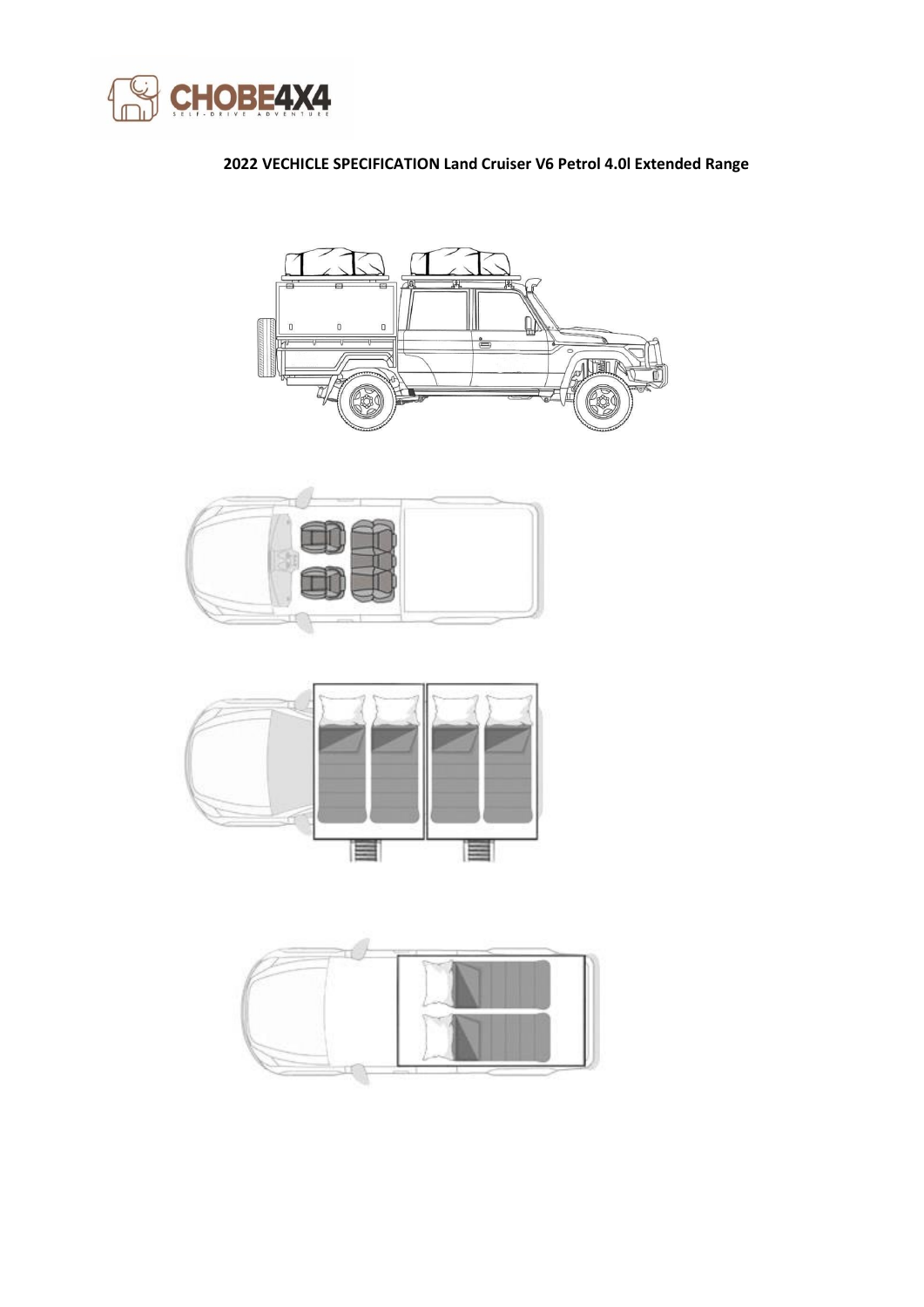

**All Vehicles are handed over on a nearly empty tank only due to extended range fuel tanks fitted to the vehicles. Please read our Terms and Conditions**

| <b>ABS BRAKES</b>                         | <b>YES</b>                                    |
|-------------------------------------------|-----------------------------------------------|
| A/C DRIVER CABIN                          | <b>YES</b>                                    |
| <b>Infotainment Tracks for Africa GPS</b> | <b>YES</b>                                    |
| <b>BATTERIES</b>                          | 2X12v                                         |
| <b>CENTRAL LOCKING</b>                    | <b>YES</b>                                    |
| <b>COOKING</b>                            | <b>GAS BOTTLE WITH COOKER TOP</b>             |
| <b>FRIDGE / FREEEZER</b>                  | 40 <sub>lt</sub>                              |
| PETROL                                    | Petrol                                        |
| <b>DUEL AIR BAGS</b>                      | <b>YES</b>                                    |
| <b>ENTRANCE TO LIVING AREA</b>            | <b>LADDER TO ROOFTENTS</b>                    |
| FULL TRACKS FOR AFRICA GPS INFOTAINMENT   | <b>YES</b>                                    |
| <b>ENGINE</b>                             | 4.0                                           |
| <b>ESTIMATED FUEL CONSUMPTION</b>         | 16l/100km                                     |
| <b>FUEL CAPACITY</b>                      | 240L                                          |
| <b>GAS SUPPLY (LPG)</b>                   | 1X3kg GAS BOTTLE                              |
| TOILET AND SOLAR BAG SHOWER               | YES only on request and if stock is available |
| <b>POWER STEERING</b>                     | <b>YES</b>                                    |
| <b>POWER SUPPLY</b>                       | 14v                                           |
| <b>SEAT BELTS</b>                         | <b>4 LAP BELT</b>                             |
| <b>SPARE WHEEL/S</b>                      | 1                                             |
| <b>WATER TANK</b>                         | 40lt                                          |
| <b>FULL INFOTAINMENT GPS</b>              | <b>YES</b>                                    |
| TENT/BED/INTERIOR BED                     | 2X ROOFTENTS 2.1m X 1.4m clamshell and or FO  |

| <b>VEHICLE</b>           | <b>QTY</b>         | <b>KITCHENWARE</b>   | <b>QTY</b>   |
|--------------------------|--------------------|----------------------|--------------|
| <b>AIR COMPRESSOR</b>    | 1                  | <b>BRAAI TONGS</b>   | 1            |
| <b>SATELITE PHONE</b>    | 1                  | <b>BRAAI KETTLE</b>  | 1            |
| <b>CANOPY</b>            | 1                  | <b>BREAD BOARD</b>   | 1            |
| <b>CHAIRS</b>            | 4                  | <b>KNIFE</b>         | 1            |
| <b>COOKER TOP</b>        | 1                  | <b>CAN OPENER</b>    | 1            |
| <b>SOLAR SHOWERS</b>     | 2 If requested on  | <b>CEREAL BOWLS</b>  | 4            |
|                          | availability       |                      |              |
| <b>EXTERIOR TABLE</b>    | 1                  | <b>CORK SCREW</b>    | $\mathbf{1}$ |
| <b>FIRE EXTINGUISHER</b> | $\overline{2}$     | <b>DINNER PLATE</b>  | 4            |
| <b>TOILET</b>            | 10L (if requested) | <b>DISHING SPOON</b> | 1            |
| <b>RAIN COVER</b>        | 2                  |                      | 1            |
| <b>ROOFTOP TENT</b>      | 2                  | <b>FORKS</b>         | 8            |
| <b>SPADE</b>             | 1                  | <b>FRYING PAN</b>    | 1            |
| <b>RECOVERY SET</b>      | 1                  | <b>KNIFES</b>        | 4            |
| <b>VEHICLE JACK</b>      | 1                  | KNIFE-MEAT           | 1            |
| <b>WARNING TRIANGLE</b>  | $\overline{2}$     | <b>MUGS</b>          | 8            |